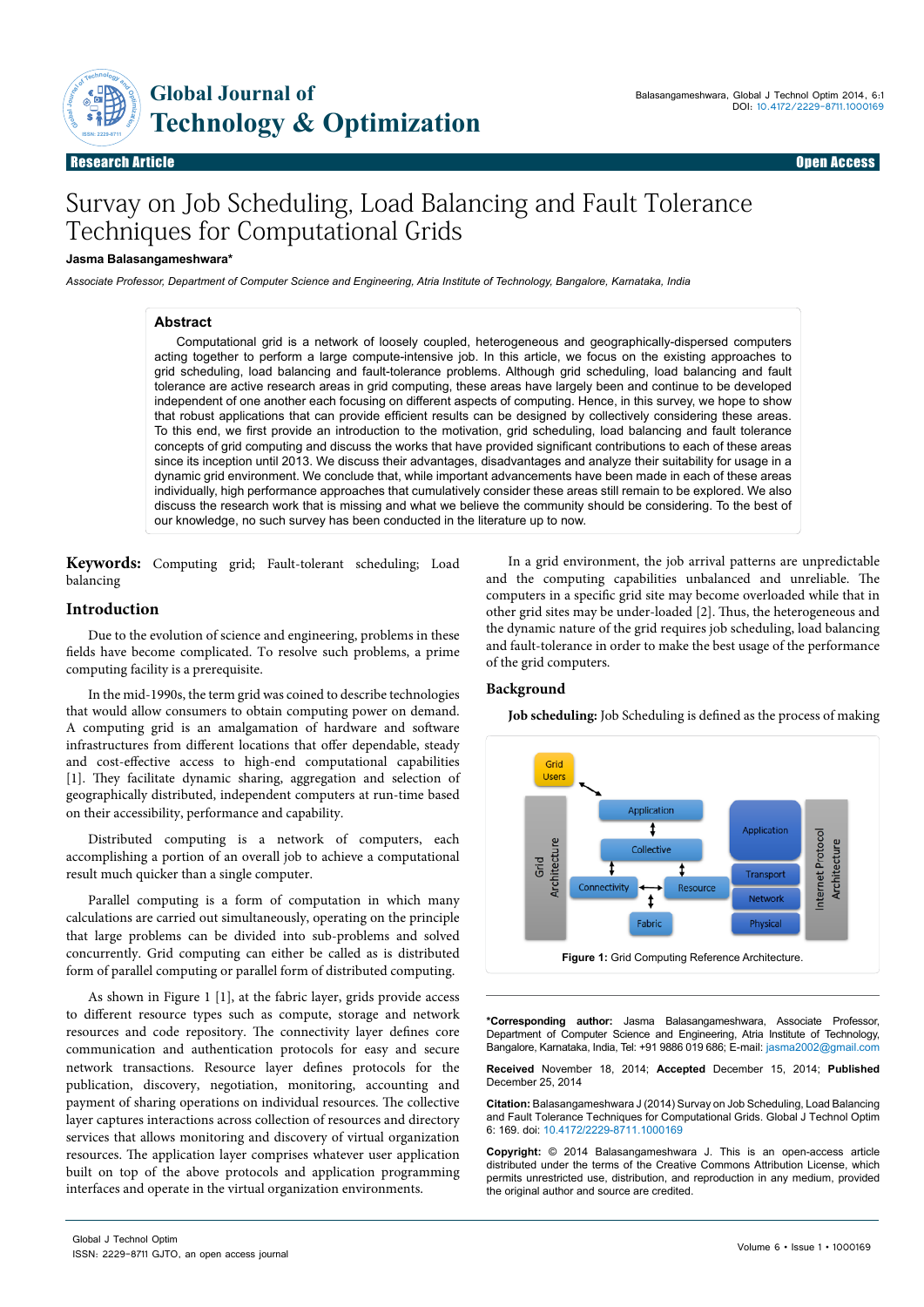#### Page 2 of 5

scheduling decisions involving different types of resources over multiple administrative domains.

A job is defined as a program that requires a resource. The term resource is an hardware or software component that can be scheduled [3]. Scheduling is computationally hard; it has been shown that the problem of finding the optimum scheduling in heterogeneous systems is NP-hard [3].

Developments in scheduling research reflect movements from isolated multi-host scenarios to large scale infrastructures. These approaches have brought about a change from local to global scheduling [1]. Figure 2 highlights the grid computing system model.

#### **Grid scheduling characteristics**

- **• Dynamic structure of computational grid:** The resources in a grid can join or leave the Grid in an unpredictable way.
- **• Resource heterogeneity:** Computing resources very disparate in their computing power, ranging from laptops, desktops, clusters, supercomputers and even small computational devices.
- **• Job heterogeneity:** Jobs arriving at a grid are diverse and heterogeneous in terms of their memory, network and computational needs.
- **• Network heterogeneity:** Grid resources are connected through the Internet using different interconnection networks.
- **• Local schedulers:** Grids are constructed by the contribution of the computational resources by institutions, universities, enterprises and individuals.
- **• Local resource policies:** It is because of the different ownership of the resources that one cannot assume full control over the grid resources.
- **• Job-resource requirements:** Grid schedulers cannot assume full availability and compatibility of resources while scheduling jobs.
- Large grids: Efficient resource management and the use of different types of schedulers are required to achieve the scalability for large-scale grids and a large number of jobs.
- **• Security:** A job has security requirements and on the other hand, the resources have their own security requirements.



| Reference | <b>Job Scheduling</b> | <b>Load Balancing</b> | <b>Fault Tolerance</b> |
|-----------|-----------------------|-----------------------|------------------------|
| $[2]$     | Yes                   | No                    | No                     |
| $[3]$     | Yes                   | <b>No</b>             | No                     |
| [6]       | Yes                   | <b>No</b>             | No                     |
| $[7]$     | Yes                   | Yes                   | No                     |
| [8]       | Yes                   | Yes                   | <b>No</b>              |
| [9]       | Yes                   | Yes                   | <b>No</b>              |
| $[12]$    | Yes                   | <b>No</b>             | Yes                    |
| $[14]$    | Yes                   | No                    | Yes                    |
| $[15]$    | Yes                   | <b>No</b>             | Yes                    |

**Table 1:** Fault Tolerant Scheduling and Load Balancing Summary and Comparison.

#### **Load balancing**

Grids functionally unite worldwide scattered computers for creating a universal source of computing power and information. A key trait of grids is that the resources are shared among numerous applications and the quantity of resources available to any given application highly fluctuates over time [4].

Therefore, load balancing is a technique to augment resources, utilizing concurrency, exploiting throughput improvisation and cutting the response time through an appropriate distribution of application. Using multiple components with load balancing instead of a single component may increase the reliability through redundancy [5].

The importance of the load balancing is as follows:

• An unforeseen peak load can be routed to the relatively unoccupied grid system.

If the grid is fully utilized, then the lowest priority job currently being performed can be either temporarily suspended or cancelled and performed later so as to make room for the higher priority jobs.

Often, grid computing is regarded as a successor of the distributed and parallel computing. Nevertheless the grid computing and distributed computing environment (DCE) are elementarily different. A DCE is predictable: The availability of resources is based on the fact that the reservation and processing speeds are static and known in advance.

A grid environment, nonetheless, is greatly unpredictable as the resources have dissimilar and unknown processing speeds and they can be added or removed at any time. As a result, the dynamic nature of the grid makes load balancing a challenge (Table 1).

#### **Load balancing bharacteristics**

**• Optimum resource utilization:** A load balancing algorithm should optimize the utilization of the resources by optimizing the time or cost related to these resources.

**• Fairness:** A load balancing algorithm is said to be fair, meaning that the difference between the heaviest loaded computing resource and the lightest loaded computing resource in the network is minimized.

**• Elasticity:** As the topology of the network or grid goes on changing, the algorithm should be flexible enough to adhere to the changes.

**Load balancing policies:** The three policies that govern the action of a load balancing algorithm when a load imbalance **Figure 2:** Grid Computing System Model. **Figure 2:** Grid Computing System Model. **Figure 2:** Grid Computing System Model.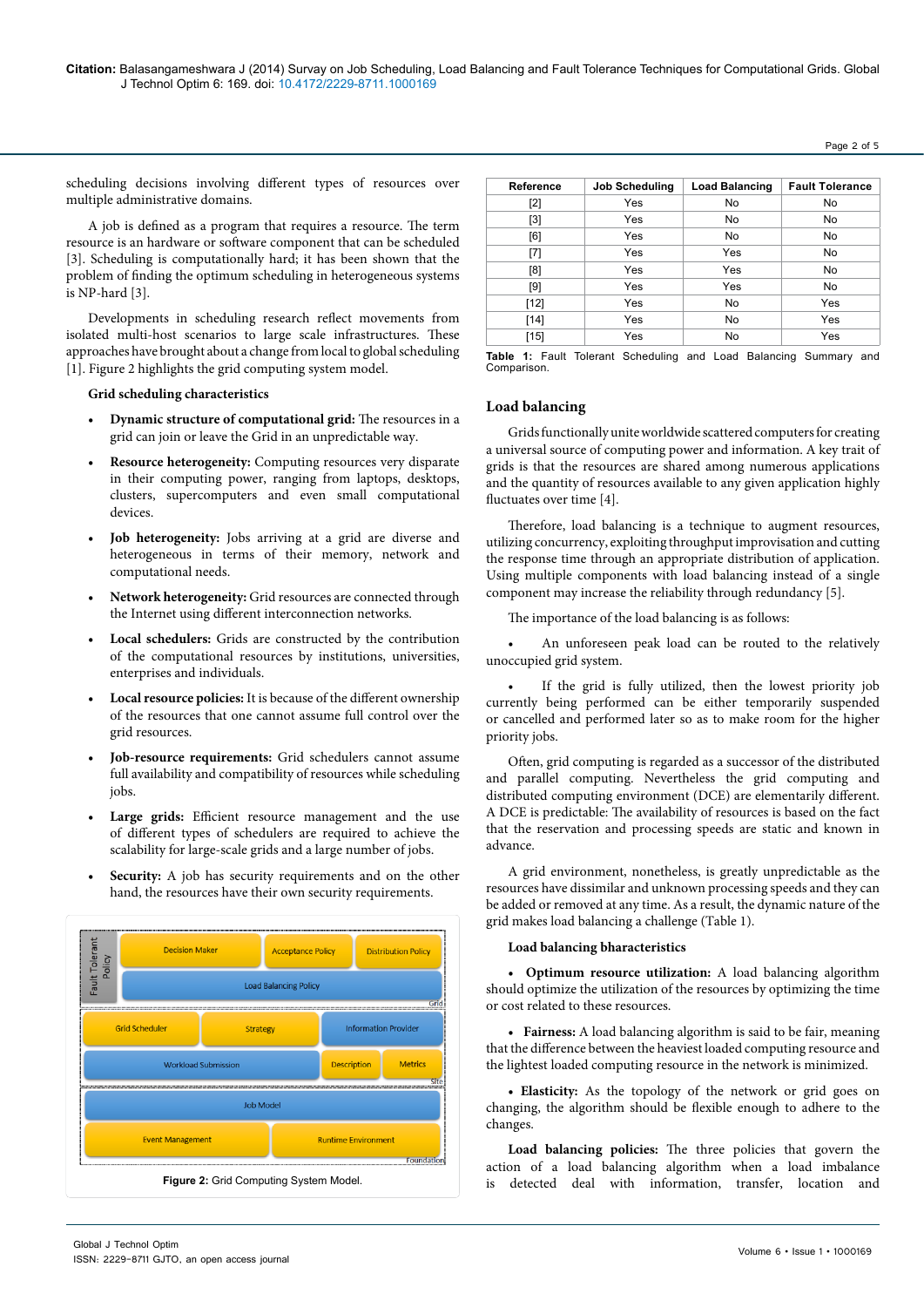selection. The information policy is responsible for keeping up-to-date load information about each resource in the system [9].

The transfer policy deals with the dynamic aspects of a system. It uses the resources' load information to decide when a resource becomes eligible to act as a sender.

Location policy selects the partner resources for a job transfer transaction. If the resource is an eligible sender, the location policy seeks out a receiver resource to receive the jobs. If the resource is an eligible receiver, the location policy looks for an eligible sender resource. Once a resource becomes an eligible sender or receiver, a selection policy is used to pick up the queued jobs to be transferred.

A stable symmetrically initiated adaptive algorithm uses the information gathered during polling to classify the resources as overloaded, under-loaded or OK (resources having manageable load). These actions impose a small and constant overhead, irrespective of the number of resources in the system [10-12].

Selection policy uses several criteria to evaluate the queued jobs. Its goal is to select a job that reduces the local load, incurs as little cost as possible in the transfer and has good affinity to the resource to which it is transferred.

A load balancing algorithm in which a computing resource exchanges information and transfers jobs to its physical and/or logical neighbours is called "neighbour-based" load balancing method. The load balancing algorithms in which the computing nodes are partitioned into clusters based on the network transfer delay are called "cluster-based" load balancing methods.

## **Fault tolerance**

Fault tolerance is a vital property for large-scale computing grids. To achieve high level of dependability and availability, the grid infrastructure should be fault-tolerant. As the failure of resources affect the job execution fatally, fault tolerant service is crucial to fulfill the QoS requirements. Also transient faults are tough to identify as they do not result in a failure rather a job state modification leading to incorrect output. The resource failures can either be processor or link failures.

## **• Active replication**

This technique is based on the space redundancy i.e. multiple copies of each job are mapped on different processors and run in parallel to tolerate a fixed number of failures. With such a technique, no fault detection mechanism is required [13].

# **• Passive replication**

The main idea of this technique is that a backup copy of a job is activated only if a fault occurs while executing its primary copy. Passive replication scheme does not require fault diagnosis and it guarantees to recover all failed jobs. In such a scheme, only two copies of the job are scheduled on different processors [14].

Two techniques can be applied while scheduling primary and backup copies of each job [15].

(1) Backup overloading consists of scheduling backups for multiple primary jobs during the same time slot in order to efficiently utilize the available processor time; and

(2) De-allocation of the resources reserved for the backup jobs when the corresponding primaries are completed successfully.

# **Related Work**

 We now describe early work in grid computing related to scheduling, load balancing and fault tolerance that we believe have contributed significantly to these areas.

# **Grid scheduling techniques**

Computational grids offer the potential for applications to aggregate massive bandwidth, computational power, memory and other resources during a single execution.

Katia Leal et al. [2] presents a decentralized model for scheduling independent jobs in Federated Grids.

Federated grids are characterized by allowing resource sharing among several grid infrastructures of different types. Thus, it supports the interconnection of Enterprise grid, Partner and Utility grids to increase the total number of participating grids [2]. Katia Leal's model consists of meta-schedulers, where each meta-scheduler implements a mapping strategy in order to improve the job make-span and response time. Their approach acts as an alternative to centralized, applicationcentric and ad-hoc solutions. Katia Leal strategy is independent of the following:

- Processor speed
- Job length
- Specialized sensors

The APPLeS (Application Level Scheduling) [3] technique provides a procedure, application software and software environments for adaptively scheduling and deploying applications in heterogeneous multi-user grid environments. APPLeS integrate the static and dynamic resource information, performance prediction, application-specific information and scheduling techniques that adjust to the application execution on the fly. All APPLeS enabled applications are scheduled adaptively and share a common architecture. Each application is fitted with a customized scheduling agent that screens the available resource performance and dynamically produces a schedule for the application. Fundamental to the APPLeS approach is its ability to produce schedule that not only considers predicted expected resource performance but also the variation in that performance.

Unfortunately, the APPLeS have been developed for one application or for a specific set of applications and the designs cannot be easily re-targeted to other applications [2]. Specifically, application related components are embedded in the scheduling software itself. Given such a design, it can be tough to decide which modules need to be replaced to incorporate the requirements of the new application.

Nikolaos et al. [4] proposed three fair scheduling algorithms for the grid environment. In the SFTO (Simple Fair Task Order) policy, the jobs are arranged in the increasing order of their non-adjusted fair completion times. The non-adjusted fair completion times is obtained by the non-adjusted fair computational rates of the jobs by applying a max-min fair sharing algorithm. The AFTO (Adjusted Fair Task Order) scheme is an improved version of SFTO policy where the fair rates are adjusted dynamically each time the jobs become either active or inactive leading to the better exploitation of the processing capacities. In both the schemes, the processor to which the jobs are assigned is found based on the earliest completion time policy with the processor capacity gap taken into account. In the third scheduling scheme called MMFS (Max-Min Fair Scheduling) policy, the selection of a fair task queuing order and the selection of the processor assignment are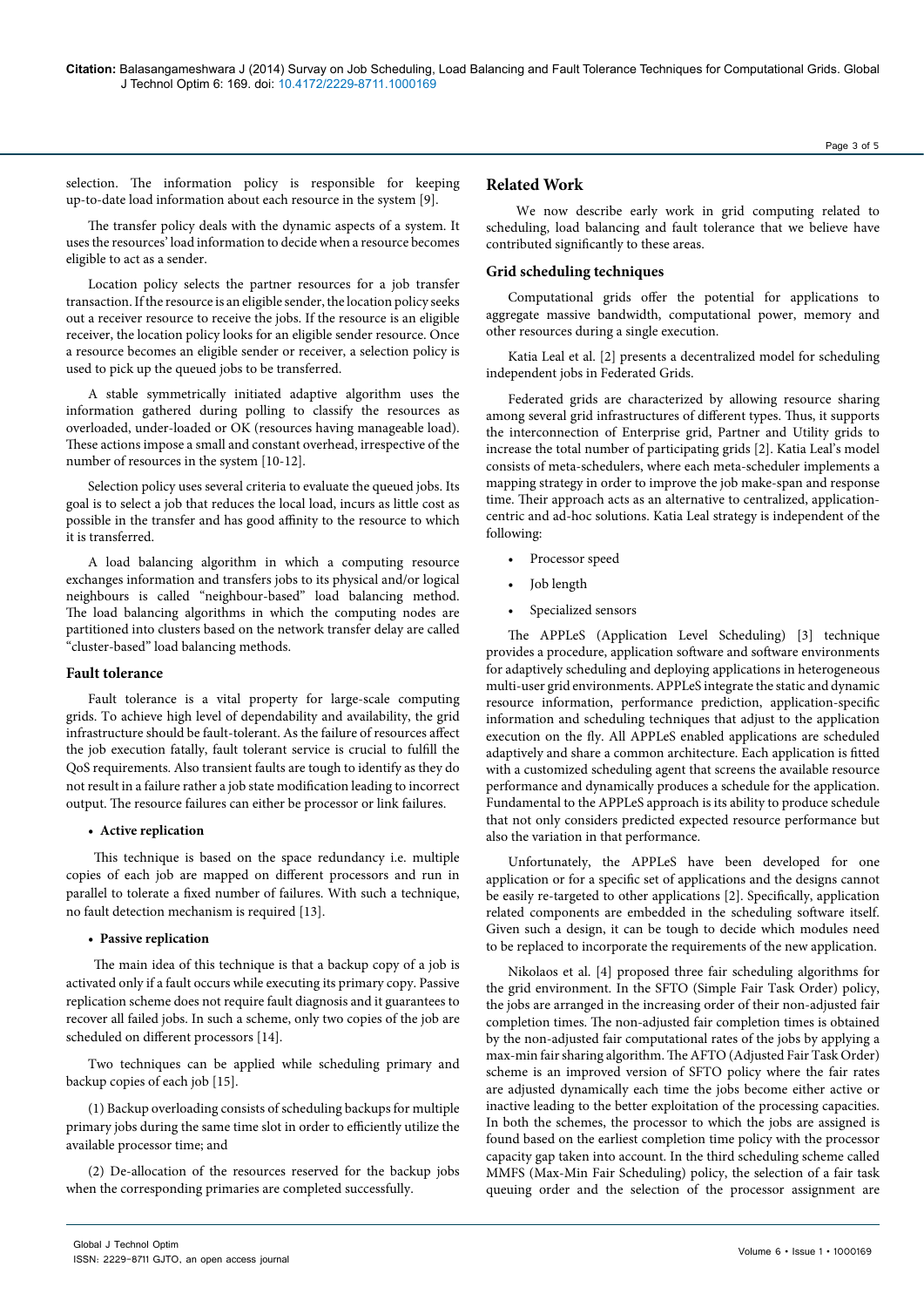addressed simultaneously. The MMFS policy allocates the jobs to the available processor such that the actual job rate after the scheduling is close to that of the SFTO and AFTO as obtained by the max-min fair scheduling schemes. SFTO, AFTO and MMFS are designed for a multiprocessor computing environment. MMFS requires priori knowledge of the job workloads.

Sivakumar Viswanathan et al. [5] developed resource-aware dynamic incremental scheduling (RADIS) strategies for large-scale computational cluster systems. The strategies were designed to specifically take into account large volume of computationally intensive arbitrarily divisible loads with dynamic arrival rates, memory at the destination nodes for holding and processing of loads which varies over time and the load deadline requirements. An efficient "pull-based" scheduling strategy with admission control policy was integrated with RADIS to ensure that the admitted loads are processed within their deadlines. RADIS algorithm used divisible load theory (DLT) for efficiently handling large load volumes. In RADIS, the number of destination computing nodes that participate in processing varies over time. The limitations of RADIS are that it is explicitly designed for computing nodes with in a cluster. Hence, RADIS does not take into account the inter-cluster communication delay and RADIS performs a single-point admissibility test.

Young Choon Lee et al. [6] proposed a multiple queues with duplication (MQD) algorithm for bag of tasks applications for grid environments. In MQD approach, the scheduling decisions are made by indirectly taking into account the recent workload pattern of nodes and by using job duplication strategy. The jobs and nodes are sort in nonincreasing order of their workload and initial deliverable processing speed. The initial deliverable processing speed of a node is defined as the node's available processing power during its initial scheduling process. In the initial scheduling process, reliable performance information of nodes compared to their initial deliverable processing speed is gathered by running a job on each node. On completion of the job, the performance ranking of the node on which the job is completed is computed. The performance of a computing node is quantified by dividing the workload of the last job the node completed by the amount of time taken for the job. The performance ranking decides to which node the job is assigned to. The adoption of job replication leads to better schedules and makes the scheduling decisions more resilient against resource failures. A disadvantage of MQD is that it assumed that the amount of computation associated with each job is fixed and cannot be changed.

## **Load balancing approaches**

Jie Li et al. [7] proposed solutions to load balancing problems for a set of multiclass jobs for distributed and parallel computer systems. They constructed a general model which consisted of heterogeneous nodes which are interconnected by a generally configured interconnection network wherein there are several classes of jobs, each of which has its distinct delay function at each node and each communication link. This model was used to formulate the multiclass job load balancing problem as a nonlinear optimization problem where the objective is to minimize the mean response time of the job. The model assumes that the node processing delay and ink communication delay are known in advance. The load balancing approach considered by Jie Li is static and does not depend on the current state of the nodes.

Riky Subrata et al. [8] proposed a game-theoretic approach to load balancing for computational grids. The technique combined the inherent efficiency of centralized approach and the fault-tolerant nature

of the decentralized approach. The method takes into consideration the changes in the system states during runtime. Also, the algorithm does not assume any particular distribution for the service times of the jobs. Rather, it only requires the first moment and the second moment of the service time as the input. However, the co-operative games are harder to achieve in a grid environment because of the need for cooperation and control between the players.

The article [9] introduced a behavioral model for parallel applications with great requirements for network, processing power and disk I/O resources. The behavioral model was tested on nondedicated clusters where application resource demands are not known in advance. The model also addressed the issue of improving the bandwidth of the cluster networks at the software level thereby eliminating the need for the additional hardware.

Menglan Hu et al. [10] proposed requirement-aware strategies with arbitrary processor release times for scheduling multiple divisible loads. The strategies addressed two cases namely a case where the processors' release times are predefined and where the release times are unknown until the processors are released. Their technique also captured the job's processing requirements. Thus each job could only be processed by certain computing nodes. However they did not perform simultaneous processor communications which is very important for grid computing platform in order to achieve higher throughput.

#### **Fault tolerance methods**

An enormous amount of research efforts have been dedicated to fault tolerance in the scope of grid environments.

**Checkpointing:** Katsaros et al. [11] proposed a performance and effectiveness trade-off for check pointing in fault-tolerant distributed systems. The approach considered dynamic check pointing interval reduction if it leads to computational gains. This was computed as the sum of differences between the means for fault-affected and faultunaffected job response times.

Li et al. [12] proposed a strategy for using adaptive fault tolerance in order to improve the application robustness on a TeraGrid. The strategy combined adaptive check pointing with proactive migration. It optimized the application execution time by considering the failure impact and the prevention costs. It took into account three types of actions namely skip checkpoint, take checkpoint and migrate and the appropriate action was selected based on the predicted failure frequency. Hence, the performance of this strategy depends on the quality of this prediction.

**Replication:** In passive replication scheme, the fault tolerant mechanisms are embedded within the algorithms. Passive replication scheme was first studied in [13] where one computing node was selected as the primary and all other computing nodes as backups. If the primary computing node fails, then a failover occurs and the backup computing node takes over.

 Qin Zheng et al. [14] proposed fault tolerant scheduling strategies for independent, dependent and hybrid jobs with low replication costs using primary-backup approach for computational grids. They analyzed the impact of precedence constraints on scheduling and overloading of backups of dependent jobs and showed that this it limits the schedulability and overloading efficiency significantly. The strategies for independent and dependent jobs do not need sampling as required by traditional backup approaches.

**Combined approaches:** In [15], a scalable asynchronous low